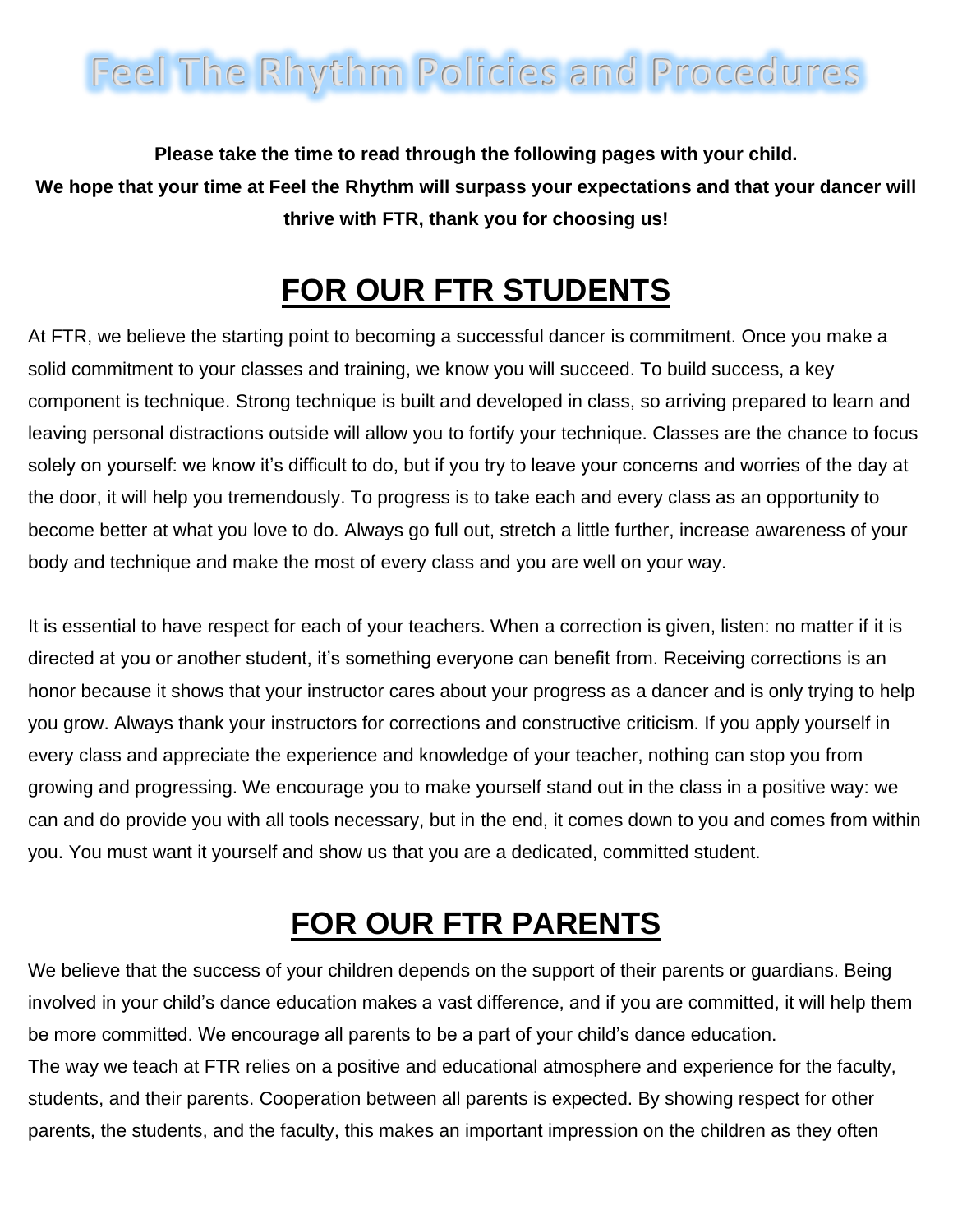learn by watching. You are your child's role model when it comes to interactions with others in a professional setting.

Perspectives will often vary when it comes to how parents and teachers look at the child's learning; however, we always share a common goal. Our goal is to provide the best possible training to students, both physically and mentally. With a positive atmosphere and respect, we can teach the students many positive attributes to help them grow into beautiful, kind and caring young adults.

Mutual respect among our faculty and our students' parents provides the children with the ultimate care and education. As a parent, you play an important role in supporting your child financially, but your emotional support is of equal—and perhaps even greater—value. Regardless of what others may say or do, it is important to continually encourage your child to be the best that he or she can be, no matter what's going on around him or her. Dance is an individual art form and children need to be allowed to achieve that at a pace that's comfortable for each individual. No two students will progress at the same rate: even if they experience the exact same training. No matter what, please encourage your children that it is important for them to give it their all, focus on themselves and be satisfied with their own, individual accomplishments no matter what is going on around them.

We understand that not all children will develop into professional dancers, and because of this, one of our primary goals is to provide our students with life lessons and skills that will help build success in the lives of each and every student that comes through the doors at FTR. We pride ourselves on teaching the students far more than just technique and steps. Having the discipline of dance in your children's' lives provide them with a better understanding of teamwork, commitment and hard work and dedication. We believe that dance provides all students with these important facets. Our goal is to not only educate them in dance instruction, but also to educate their minds, bodies and souls while teaching them skills for a successful life no matter their further involvement in dance.

It's possible that some comparisons may be made between a child's progress or placement to another child. Please watch for this behavior in your children and encourage them to focus on their own accomplishments as opposed to someone else's. Every student is different, and we want each of them to be focused on his or her own progression and accomplishments.

While sometimes looking to others for inspiration is good, it can also lead to negative comparisons and pulled focus. This serves as a distraction to building success and less focus on becoming strong dancers and being the best that they can be. On top of this, speaking negatively about your children's instructors, fellow students or other parents in front of your child, or other students, could result in far worse concerns.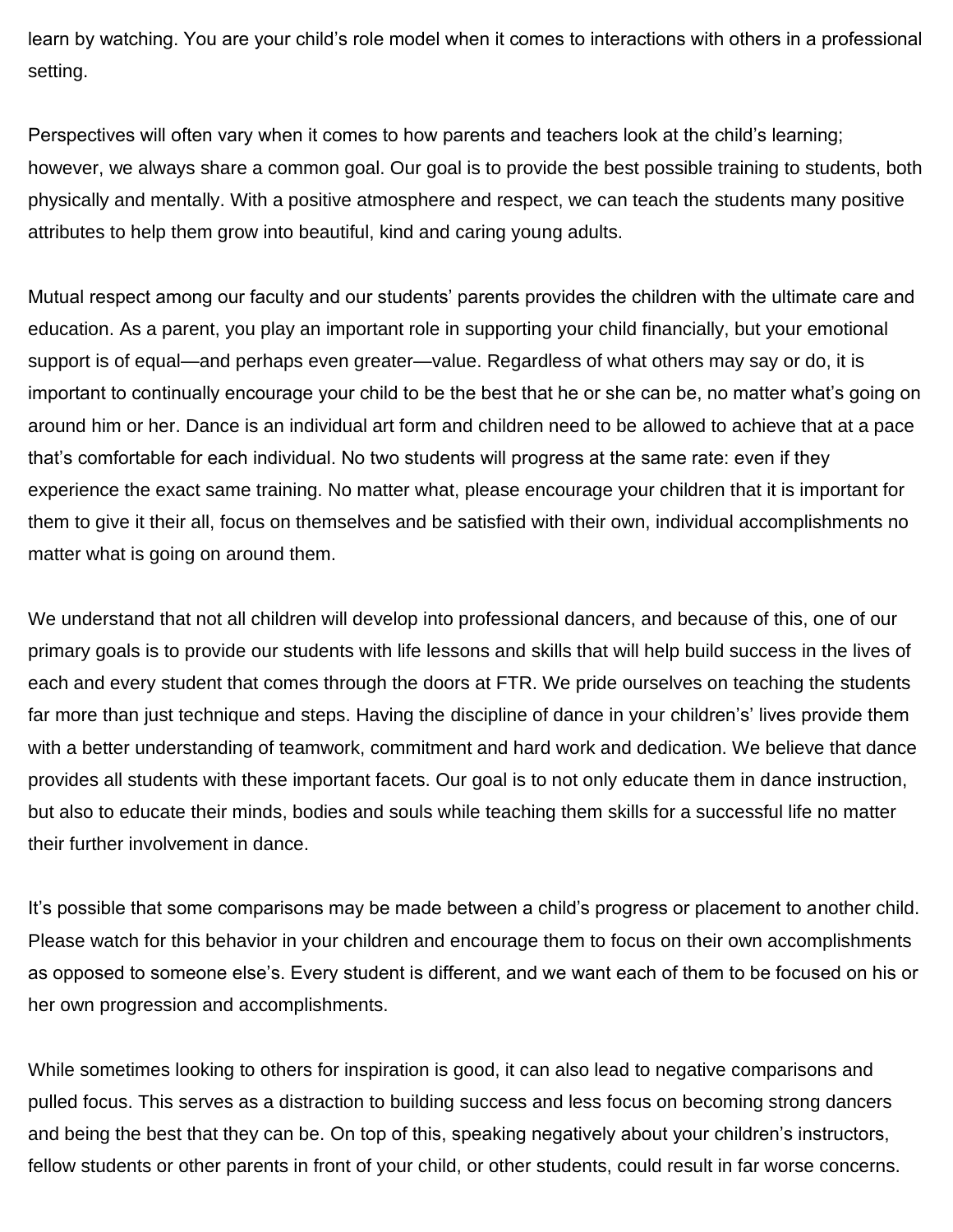Children are very impressionable, and they may imitate such behaviors with other adults, authority figures or fellow students.

We at Feel the Rhythm take the responsibility of being role models very seriously. Children of all ages learn important lessons from teachers and parents and often develop similar behavior patterns through what they see. The faculty at FTR always encourages students to think, feel and act respectfully to everyone they are surrounded by peers and adults alike, but also towards themselves. In a world where social media constantly encourages, or discourages, certain thoughts, feelings, behaviors, actions or looks, we try to get everyone to think positively and never feel like they are less than what they are, because they always have been, always are and will always be enough.

If ever you have concerns about your child's dance education, or questions about progress or placement, please discuss these with your child's instructor or the director. By talking with other parents, you may often find misinformation or confusion. Feel free to contact Kaylee directly to set up an appointment to discuss anything you may have concerns or questions on. If you feel an in-person conference in best, please listen carefully and respectfully to what has to be said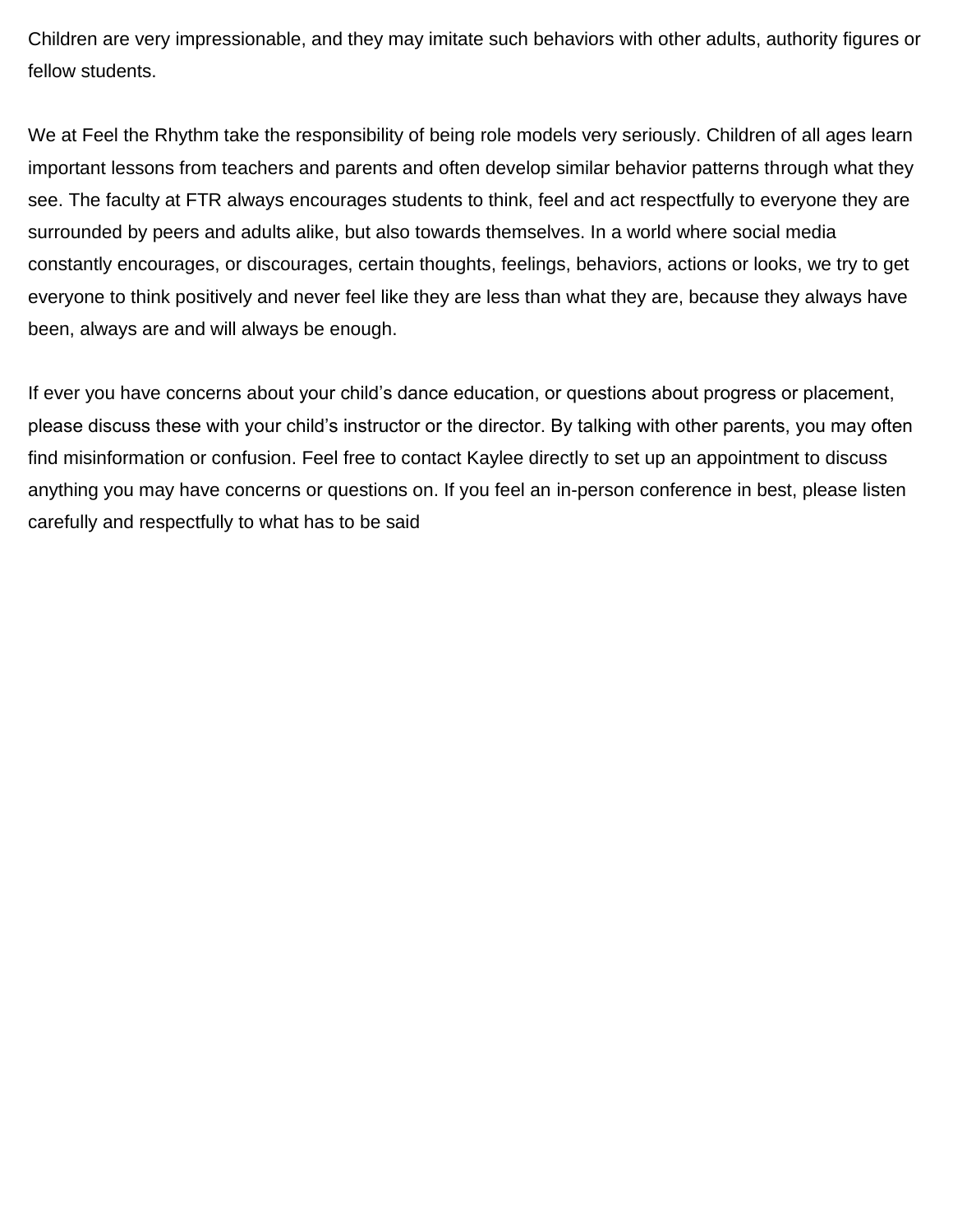## **Tuition and Costume Policy**

- **Tuition is due the 1st of each month.**
	- o If payment is not made by the 15th, a \$40.00 late fee will be assessed, and for each additional month thereafter.
- Any NSF check written will result in a \$30.00 processing fee to your account.
- **If a Payment Plan is needed to make the monthly expenses easier, this must be discussed with Kaylee prior to the start of the 2021-2022 season. If a Payment Plan is not discussed, and you fall behind in payments, your child will be asked to sit out in class until the balance on your account has been paid in full. If a Payment Plan is implemented and cannot be upheld, your child will once again be asked to sit out until the balance has been paid off.**
- Family Discount: Full price for your oldest child and receive a 50% discount off regular tuition amount for any additional child.
- There will be no refunds for missed classes. You are responsible for the tuition regardless of absences.
- If dance is canceled for 2 or more weeks in any given month there will be a discount given which can be applied to the following month's tuition. (Ex: Snow cancellations and Christmas break)
- This discount will NEVER apply to families with more than one child attending classes because you receive a discount all year for your second child.
- NO discount will be given for a student missing class due to their own personal reasons. (Medical reasons are negotiable and must be discussed with Kaylee)
- **Initial costume deposit is due the first week of October 2021. Remaining Balance is due the week before Thanksgiving Break.**
	- o **If not paid in full before Christmas break an additional \$50 per costume will be applied to your remaining balance.**
- Once costumes are ordered they are nonrefundable...regardless of the reason
- If you are having difficulties paying do not hesitate to speak with Kaylee about establishing a special payment plan. Please do not let financial problems be the reason your child does not get the chance to dance in the recital. I am ready and willing to work with anyone who is willing to work with me!
- Costumes for the entire class will be held until the end of February until the entire class is paid in full on both tuition and costumes. If the whole class is paid in full prior to this, costumes will be sent home as they come in. Beginning March 1, 2022, costumes will be sent home with those students/parents who are paid in full while the rest are held until the balance is paid off.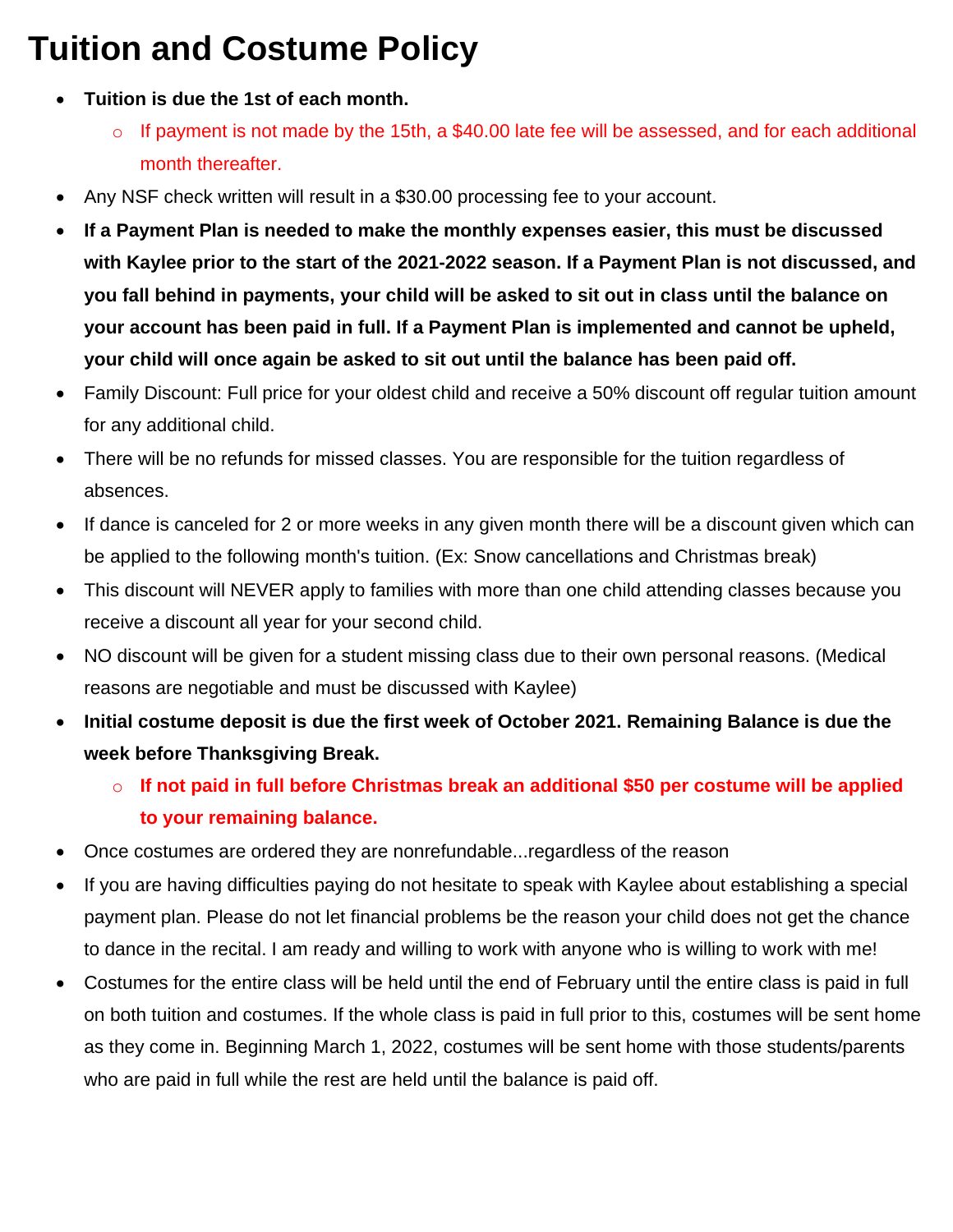## **Outstanding Balances**

**Effective June 1, 2020: if any outstanding balances remain from the previous dance season, registration for the new season will not be accepted until the balance is paid in full and a payment plan for the new season will be put into effect so that you do not fall behind. If a payment plan needs to be set over the summer to catch up on your remaining balance, please contact Kaylee to set one up. Again, I am more than willing to work with you on setting up a payment plan.** 

**Effective August 1, 2021: any returning student with an outstanding balance from the previous year will not be allowed to start the new season until the remaining balance is paid in full. These students must remain 1 month ahead of payments in order to continue dancing. Payment plans can be set up if and only if parents reach out to Kaylee and try to set something up. She will not offer one unless you approach her first.**

### **Attendance**

All students are expected to attend their regularly scheduled classes. Each class offers a step forward in the educational process. A missed class could leave a child one step behind the other students. During the months of January through May, choreography for the recital will be taught and rehearsed. It is important for children to feel completely confident with the choreography and the year-end performance. Missing class during this period could result in frustration for the students and their teachers and classmates.

## **Make-ups/Privates**

Make-ups or Privates will not be given for missing only one class unless the instructor deems it necessary. If you feel your child may need additional help or practice, please notify Kaylee and she will assess the situation.

All Privates and Make-ups will be held at her discretion. If she feels your child may need additional help, she will contact you directly to discuss it. In addition, if a student misses two of their regular classes in a row it is mandatory they receive a make-up lesson, so they don't fall behind the rest of the class.

| make-up/private | \$60.00 |
|-----------------|---------|
|                 | \$35.00 |

**\*\*Make-Ups due to weather cancellations will be rescheduled for a different day at the lead instructor's discretion. These classes are nonrefundable, and all students are expected to attend.**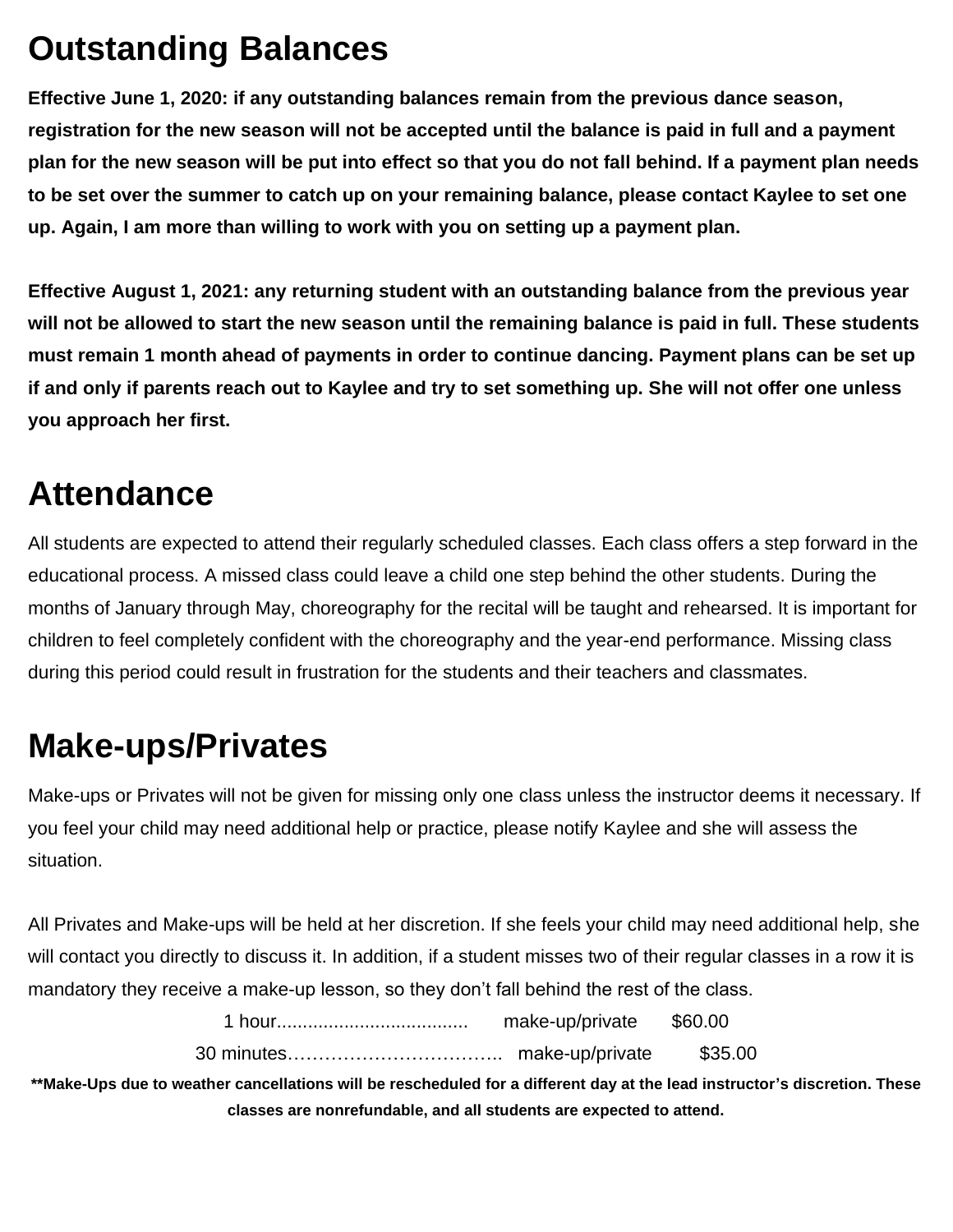## **Class Placement**

Class assignments for the upcoming year will be based off previous year's attendance, in class performance (not recital performance), ability and in class conduct. While we understand that each child wishes to be with his or her friends, our decisions on placement are made based off what we feel is best for every student. Please understand, we spend countless hours with your child throughout the course of the year and we are very mindful as to what is best for each student and what they are capable of doing. We understand how hard or easy things come to each student, and we take serious consideration into how serious students are about dance. It is not about age, grade, seniority or experience. Our decisions are based on ability, maturity and individual class performance. Placement is discussed amongst all instructors; however, the final decision is Kaylee's. If you have questions or concerns about your child's placement, please contact Kaylee, and only Kaylee, to discuss it.

Placement decisions are derived from our teaching experience. We place children into groups or classes that we believe they will feel confident in to help promote and develop self-esteem. Higher placements can sometimes lead to students feeling discouraged and lose their passion for dance; however, they should look at it as an honor to be challenged and know that we would not place them there if we did not feel they would succeed. By achieving a higher placement, students will become more proficient by pushing themselves and gaining experience. Each placement is individual, and we take careful consideration into the factors that ultimately lead us to the complex decision. I want nothing more than my students to be good dancers while enjoying their passion and love for the art! No matter the decision on placement, please know that I believe all our students are wonderful, beautiful dancers. I understand that each student develops and progresses differently, which is completely okay and to be expected in all three ways: maturity-wise, emotionally, and dance-wise. Class placement should in no way have a negative effect on anyone! Placement is meant to help each student, not hurt them. It gives everyone an opportunity to develop at his or her own pace. Please remember, we're here to dance! Friends can be made in any class and we're all one big family. Please help us in encouraging each student no matter what class they are assigned to. Help us pass on the positivity we have so that the students remain positive too!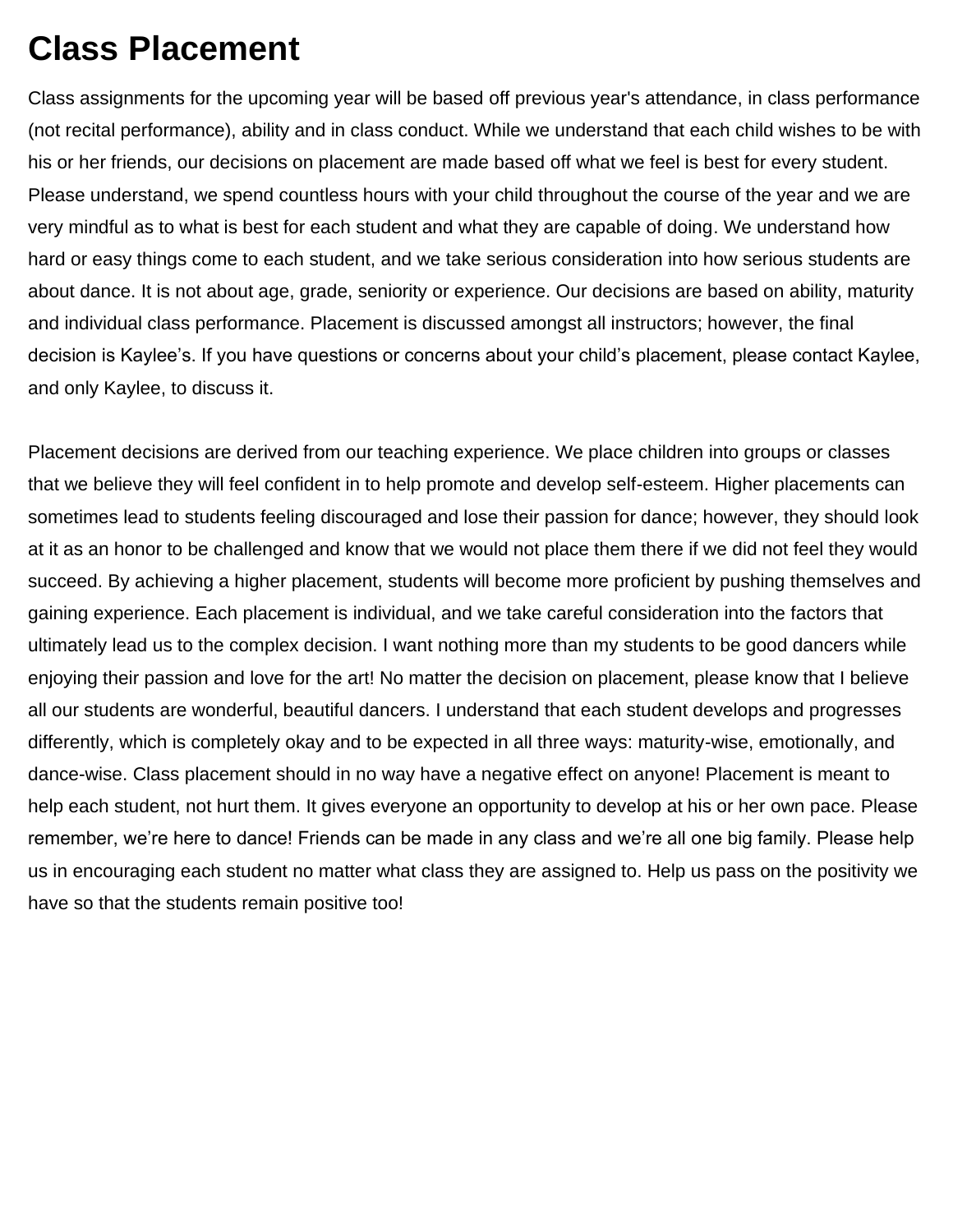## **Line and Formation Placements**

Every year, we have students and parents who are concerned about lines and placements when it comes time for recital. We thought it best to address these before they arise, so everyone knows what we are looking for before beginning the year. Our instructors work hard to choreograph and teach the students, so we expect the same hard work from them in return. The following are all things taken into consideration when it comes time for lines and formation placements:

- $\checkmark$  Yes, we look at attendance when it comes to creating lines/formations. Please try your best not to miss.
- $\checkmark$  We can see which students are serious about dance as opposed to those who prioritize socialization. It's not a problem; however, it is a concern if your child is worried about lines/formations as well as future class placements.
- $\checkmark$  Throughout the year, we observe where each student places him or herself when learning choreography: this shows us where they are most comfortable dancing which in turn leads us to where they are placed for lines.
- $\checkmark$  All our students are intelligent and more than capable of remembering their dances. It is required that a strong knowledge of all dances be obtained. If a student wishes to be placed in a certain spot, they must know their dances to earn it. Everyone makes mistakes, we know that, and we do it as well. Placements are based on whether or not there is knowledge of the choreography.

#### **Confidence is born when you the know the choreography first. If one does not know what they are doing they cannot and will not perform to their full potential.**

- $\checkmark$  We know and understand that many students are involved in other activities, which is great and encouraged; however, we have some students who are solely dedicated to dance and practice multiple times outside of the studio. This is taken into consideration and used accordingly.
- If students do not utilize time given to practice their dances or ask questions, we can assume that they are not serious about it, which provides us the information we need when it comes to lines and formations.

Just as with anything else, dance takes hard work, determination, and dedication. Each student is more than capable of succeeding and shining, which is why we provide equal opportunity to all. All dances are either recorded by students in class or placed on BAND for all students to see and practice. We can tell who does this and who does not. It is up to the students to put the time in outside the studio.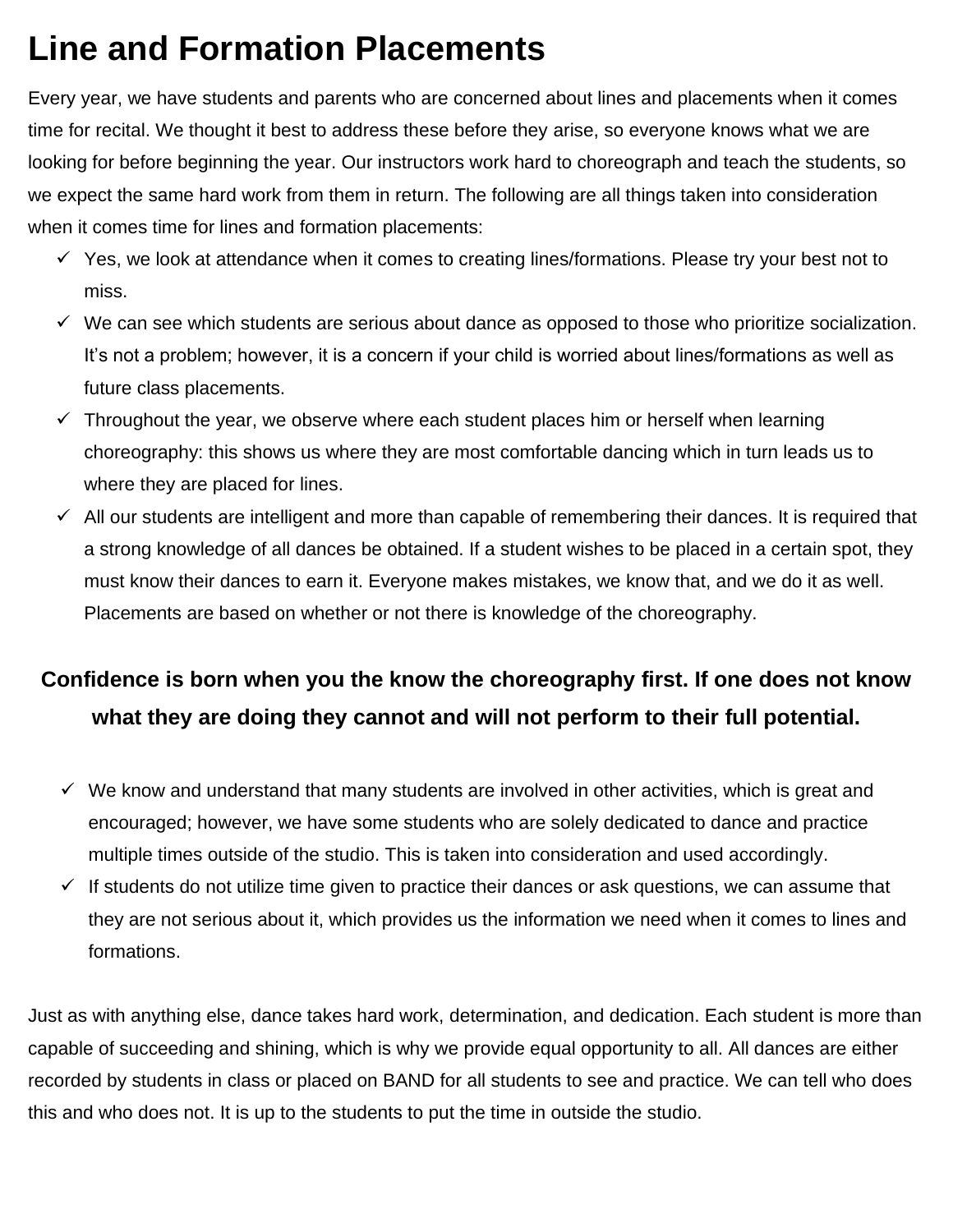## **Dance Class Etiquette**

- $\div$  All cell phones, iPods, and iPads must be left in dance bags on vibrate through the duration of class. They are very disruptive and cause students to break attention from what is being taught. If they are not following these guidelines, devices will be taken by the instructors until the end of class.
- $\div$  No food or drinks are permitted in the studio rooms. ONLY water. If the kids bring snacks they must remain in their bags until break time and all students are expected to clean up after themselves.
- $\div$  We always expect all students to show respect for their instructors and fellow students. Bullying, gossiping, back talking, vulgar language, and/or abuse of any kind are not permitted and will not be tolerated. Our students are expected to always conduct themselves with good manners while at the studio. We want to maintain a fun and comfortable environment where all our students can enjoy the fine art of dance. Encouraging each other instead of talking about one another is a requirement...we are a family.

**\*\*\*\*We DO NOT tolerate disrespect to instructors. We ask that all attitudes, differences and outside frustrations are left at the door and not be brought into the classroom. Dance should be everyone's escape and happy place. Each instructor does everything in her power to provide a happy, positive atmosphere. We provide great instruction, positive reinforcement, fun and encouragement as a way to help everyone enjoy their passion for dance. Negativity will not be tolerated as it spreads to others and makes for an uncomfortable environment for all. We pride ourselves on instructing students and building them up, but with negative attitudes, it takes a toll on our instructors as well. The teachers are there to instruct the students on dance, and the students are to there to learn and concentrate on what is being taught. We love sharing our passion and love for dance with everyone at Feel the Rhythm, and we hope our students feel the same!** 

### **Termination of Enrollment**

In certain circumstances, when it is in the best interest of one or more students, it may be necessary for the school owner to terminate a student's enrollment. Every effort will be made to correct a problematic situation before terminating enrollment. Reasons for termination of enrollment include the following:

- Disruptive or dangerous behavior by students or their parents
- Bullying or abuse of other children, staff, or property
- Obscenities, inappropriate or vulgar language or actions will not be tolerated
- Inability of FTR Dance Studio to meet the child's needs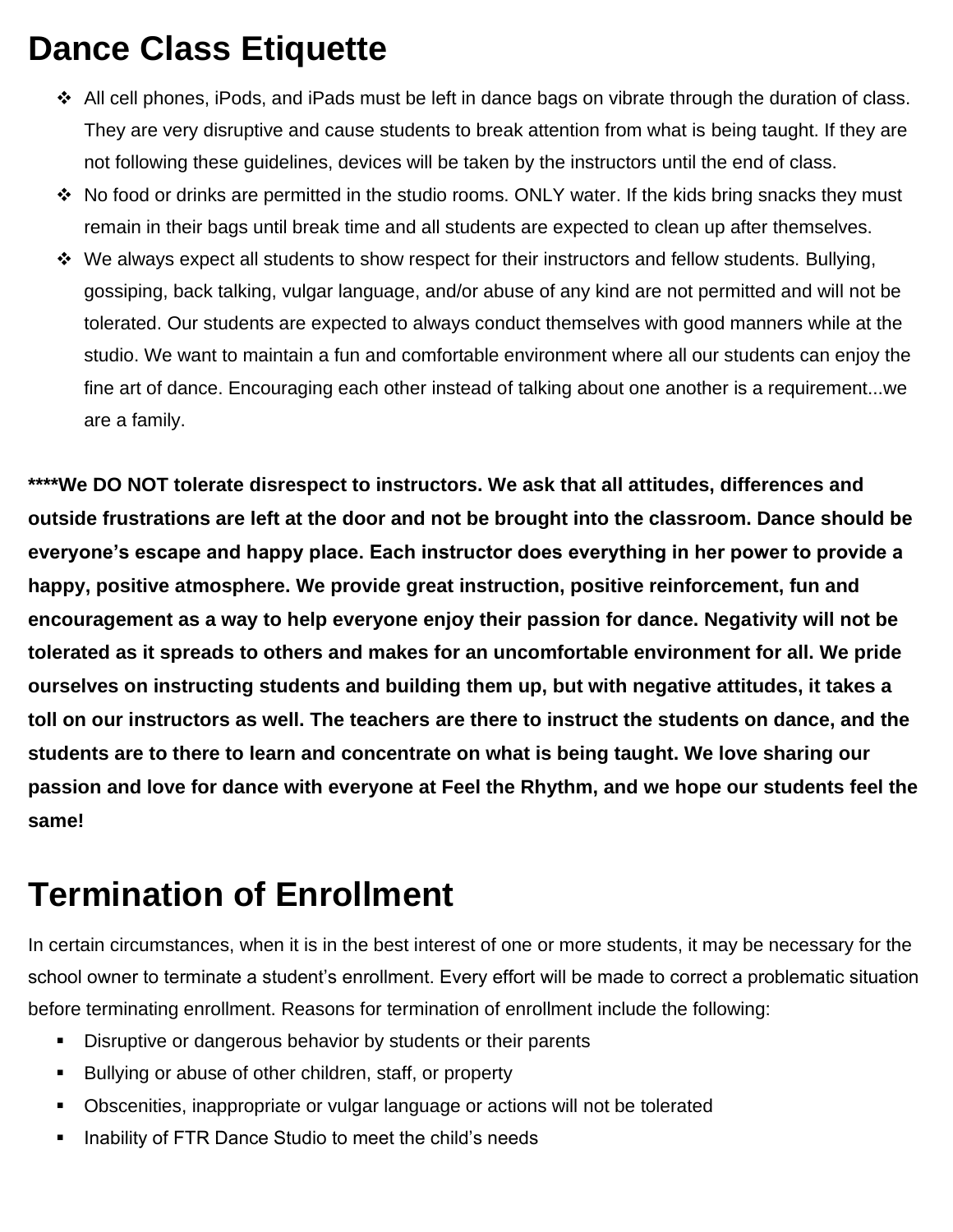## **Dress Code**

**Hair is to be securely pulled back!** Every student must wear appropriate dance apparel. This includes clothing such as, dance tights, leotards, tank tops, and dance pants, shorts, or capris. No t-shirts, jeans, or non-dance pants of any kind will be permitted during dance instruction. PLEASE NO BAGGIE CLOTHES!!! This helps the instructors to really be able to see the movements of the body to ensure technique and body placement is at its best.

## **Annual Recital**

Additional rehearsals may be scheduled for students at the discretion of the teacher/choreographer. Parents and students will be notified of additional rehearsals at least two weeks in advance. All students are required to participate in the recital every year unless an extenuating circumstance arises.

 **Please note that all students must participate in the non-dress AND dress rehearsals. These are mandatory in order to perform in the recital. There are no exceptions to this policy!**

Our annual recital offers the students a chance to perform in a professionally directed performance that allows them to show their community, family and friends all the hard work, dedication and progress they've been making through the dance season. Our recital is typically a two-night performance and all students perform both nights in each style of dance they're enrolled in.

Learning through performance plays a large part in the dance training our FTR students receive. While performance opportunities may help prepare some for a possible career in dance, these also help a student in his or her non-dance related activities. These performances help build self-esteem and confidence. These two factors can help a student in school-presentations, social skills and strong interview skills for college and jobs. Going through the rehearsal process provides retention skills and teamwork skills. By working in a group performance aspect, students can see the benefits and positive aspects of working together as a team.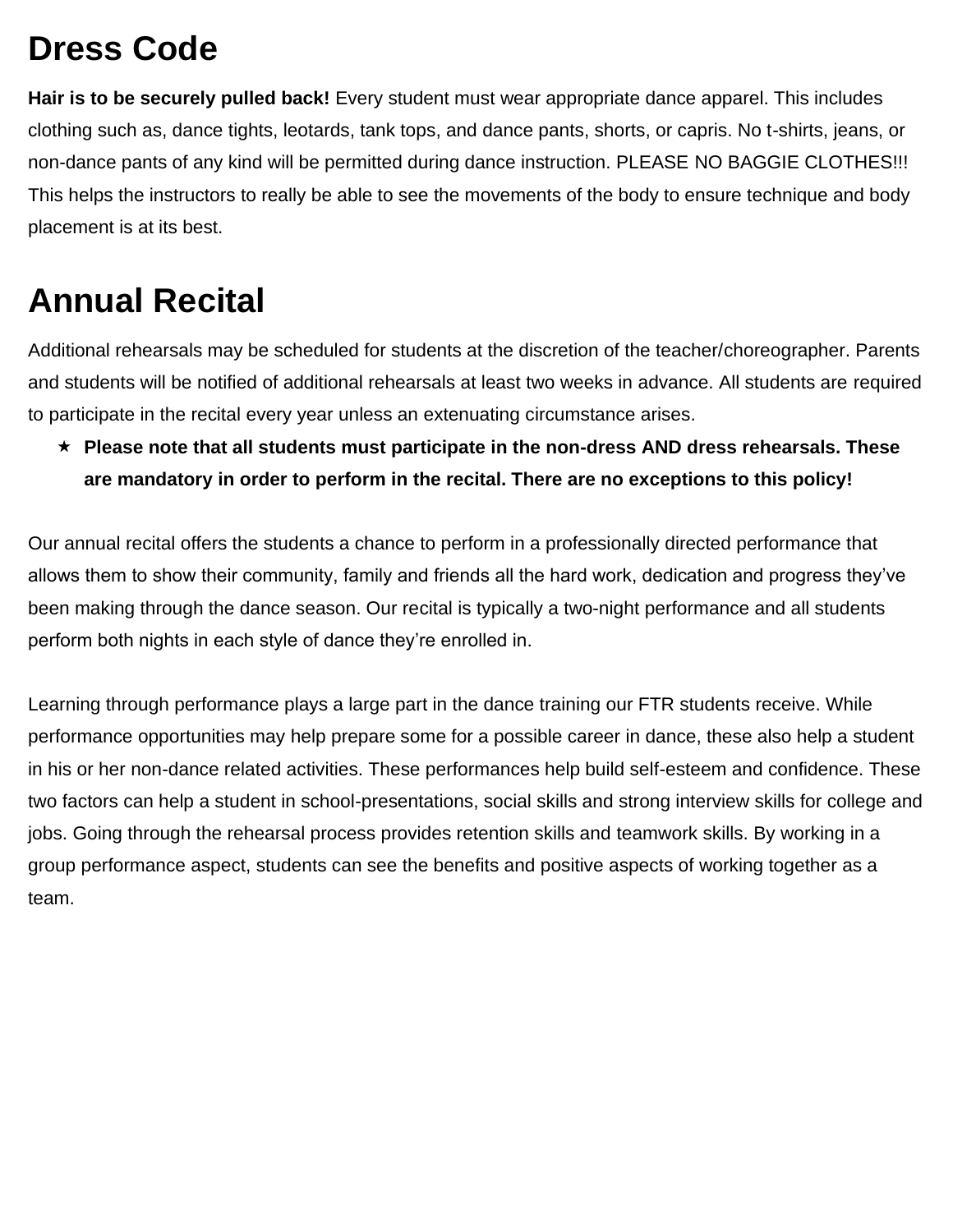# **Staying Informed**

We work hard to make the dance experience as organized as possible. Keeping you informed is one of our primary goals. Please always read all newsletters, handouts, and other school information.

- Parents, please be sure that your child goes to the restroom prior to coming upstairs for dance class. This makes things much easier on the teachers and helps minimize disruption during dance instruction.
- Our dance year starts the beginning of September and goes through mid-June.
- The best way to stay informed is to check the website, our social media or sending emails. Please provide the best and easiest email address for us to contact you.
	- $\star$  Please be sure to log-in to the FTR parents' portal at least once a month.
- In the event of a cancellation due to winter weather please watch KDKA, Facebook posts, or email the studio for definite confirmation. Cancellation will be posted @ 4:00pm at the very latest. If weather does get bad while we are conducting classes, we will contact parents to pick up their children ASAP!
- We try our very best to answer emails on an every other day basis, except on weekends. Please don't hesitate to email us with questions anytime: [ftrdancestudio@gmail.com](mailto:ftrdancestudio@gmail.com)
- Facebook Page [www.facebook.com and search for Feel the Rhythm Dance Studio] "Like" the FTR page on Facebook to receive daily updates on school events. Please invite your family and friends to "like" the studio too.
- Please do not post questions on the school's Facebook page. Instead, please email or private message FTR directly.
- Instagram Page [@ftrdancestudio] will share the same announcements as Facebook, you may utilize the Direct Message feature on Instagram for any questions.
- We utilize the Remind App heavily for reminders and announcements. Please download the app upon registration and wait for your child's class code to stay informed.